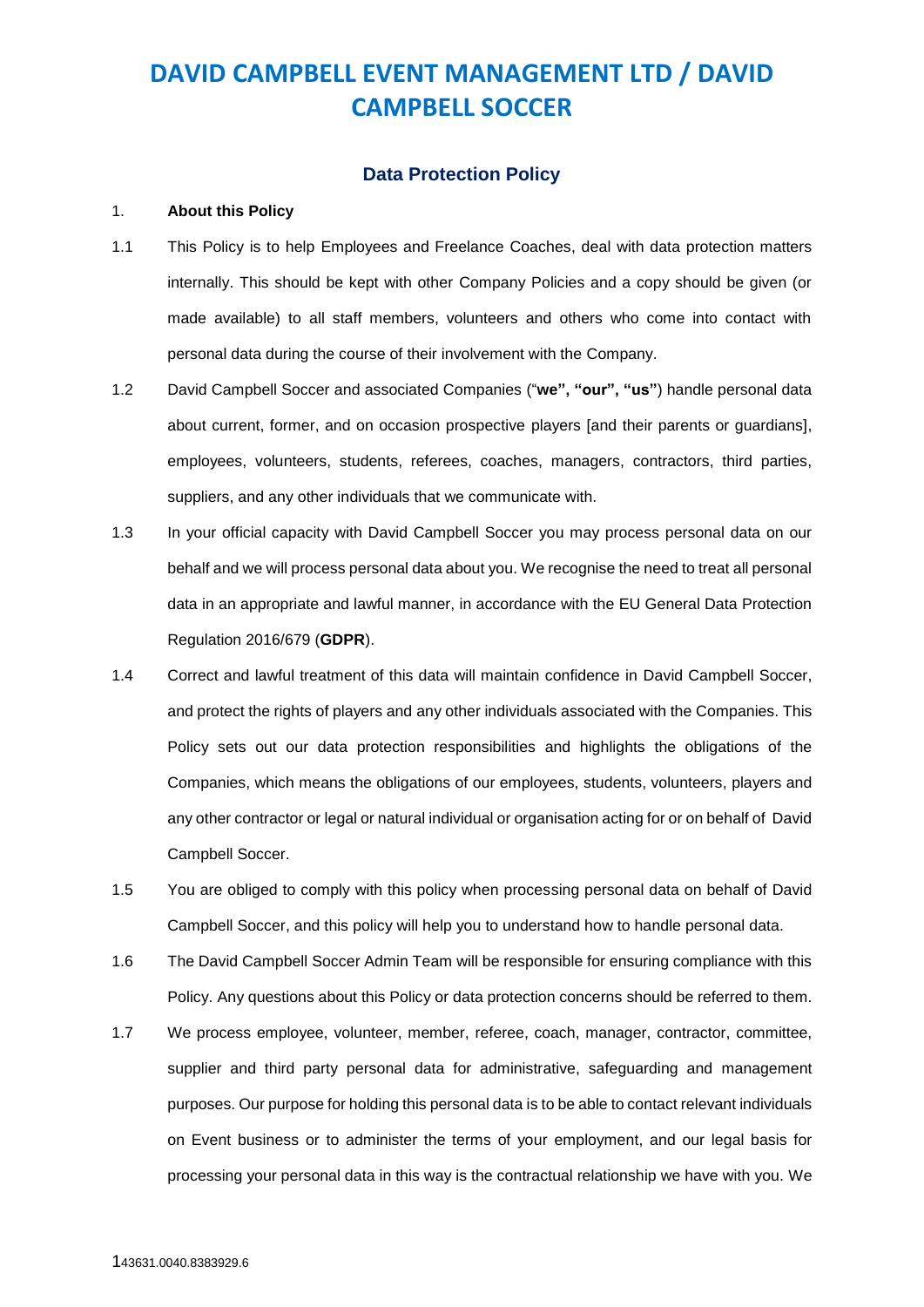will keep this data for 24 months after the end of your official relationship with the Company, unless required otherwise by law and / or regulatory requirements. If you do not provide your personal data for this purpose, you will not be able to carry out your role or the obligations of your contract with David Campbell Soccer.

1.8 All the key definitions under GDPR can be found [here:](https://ico.org.uk/for-organisations/guide-to-the-general-data-protection-regulation-gdpr/key-definitions/) https://ico.org.uk/fororganisations/guide-to-the-general-data-protection-regulation-gdpr/key-definitions/

### 2. **What we need from you**

- 2.1 To assist with our compliance with GDPR we will need you to comply with the terms of this policy. We have set out the key guidance in this section but please do read the full policy carefully.
- 2.2 Please help us to comply with the data protection principles (set out briefly in section [3](#page-2-0) of this policy and in further detail below):
	- 2.2.1 please ensure that you only process data in accordance with our transparent processing as set out in our Privacy notice;
	- 2.2.2 please only process personal data for the purposes for which we have collected it (i.e. if you want to do something different with it then please speak to Hélène Law first);
	- 2.2.3 please do not ask for further information about players and / or members and / or staff and / or volunteers without first checking with Hélène Law;
	- 2.2.4 if you are asked to correct an individual's personal data, please make sure that you can identify that individual and, where you have been able to identify them, make the relevant updates on our records and systems;
	- 2.2.5 please comply with our retention periods listed in our Privacy Notice and make sure that if you still have information which falls outside of those dates, that you delete/destroy it securely;
	- 2.2.6 please treat all personal data as confidential. If it is stored in electronic format then please consider whether the documents themselves should be password protected or whether your personal computer is password protected and whether you can limit the number of people who have access to the information. Please also consider the security levels of any cloud storage provider (and see below). If it is stored in hard copy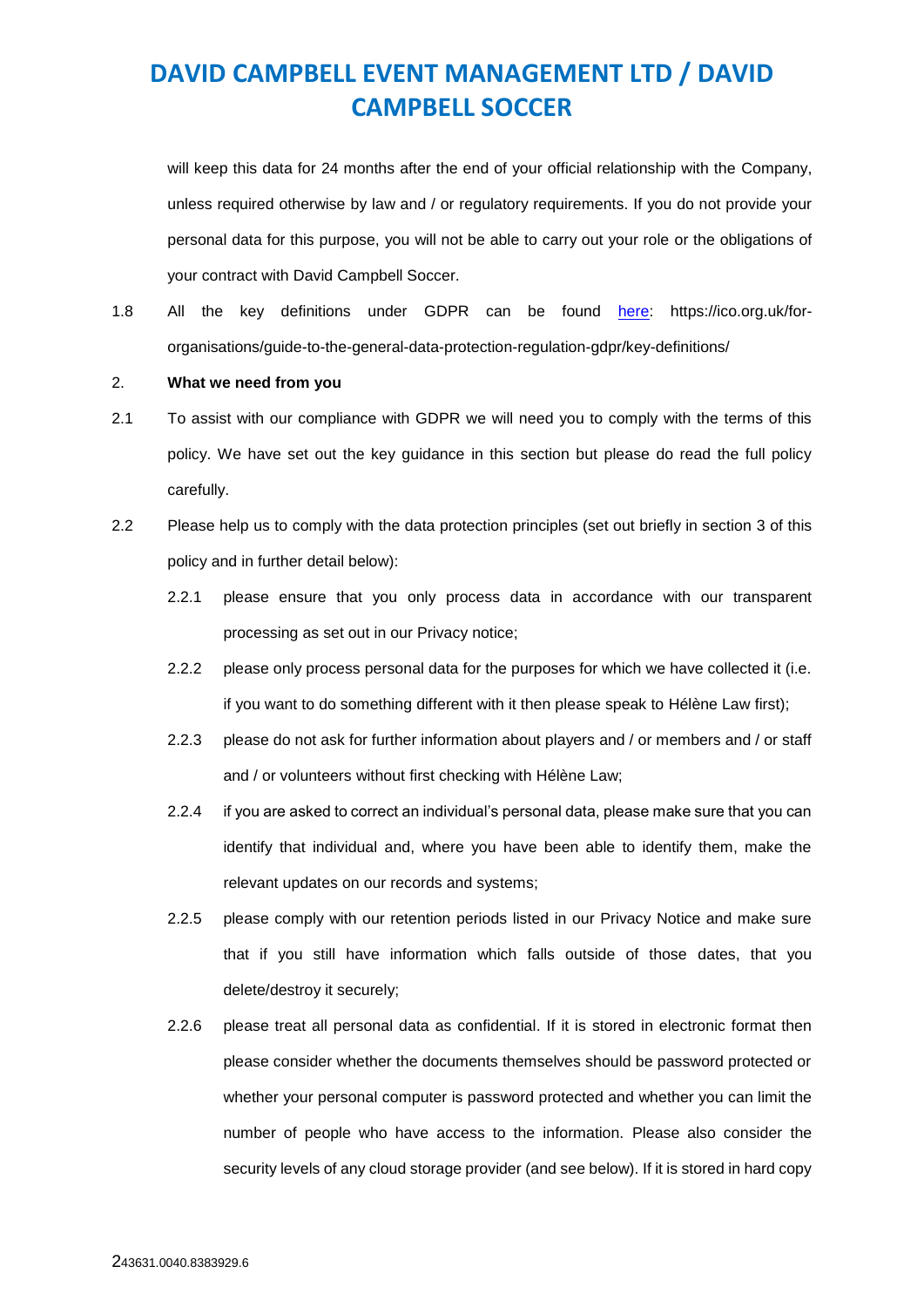format then please make sure it is locked away safely and is not kept in a car overnight or disposed of in a public place;

- 2.2.7 if you are looking at using a new electronic system for the storage of information, please talk to Lorraine Sass first so that we can decide whether such a system is appropriately secure and complies with GDPR;
- 2.2.8 if you are planning on sharing personal data with anybody new or with a party outside the Company structure then please speak to Hélène Law before doing so, who will be able to check that the correct contractual provisions are in place and that we have a lawful basis to share the information;
- 2.2.9 if you receive a subject access request (or you think somebody is making a subject access request for access to the information we hold on them) then please tell Hélène Law as soon as possible because we have strict timelines in which to comply;
- 2.2.10 if you think there has been a data breach (for example you have lost personal data or a personal device which contains personal data or you have been informed that a coach has done so, or you have sent an email and open copied all contacts in) then please speak to Lorraine Sass who will be able to help you to respond.

If you have any questions at any time then please just ask Hélène Law. We are here to help.

## <span id="page-2-0"></span>3. **Data protection principles**

- 3.1 Anyone processing personal data must comply with the enforceable principles of data protection. Personal data must be:
	- 3.1.1 processed lawfully, fairly and in a transparent manner;
	- 3.1.2 collected for only specified, explicit and legitimate purposes;
	- 3.1.3 adequate, relevant and limited to what is necessary for the purpose(s) for which it is processed;
	- 3.1.4 accurate and, where necessary, kept up to date;
	- 3.1.5 kept in a form which permits identification of individuals for no longer than is necessary for the purpose(s) for which it is processed;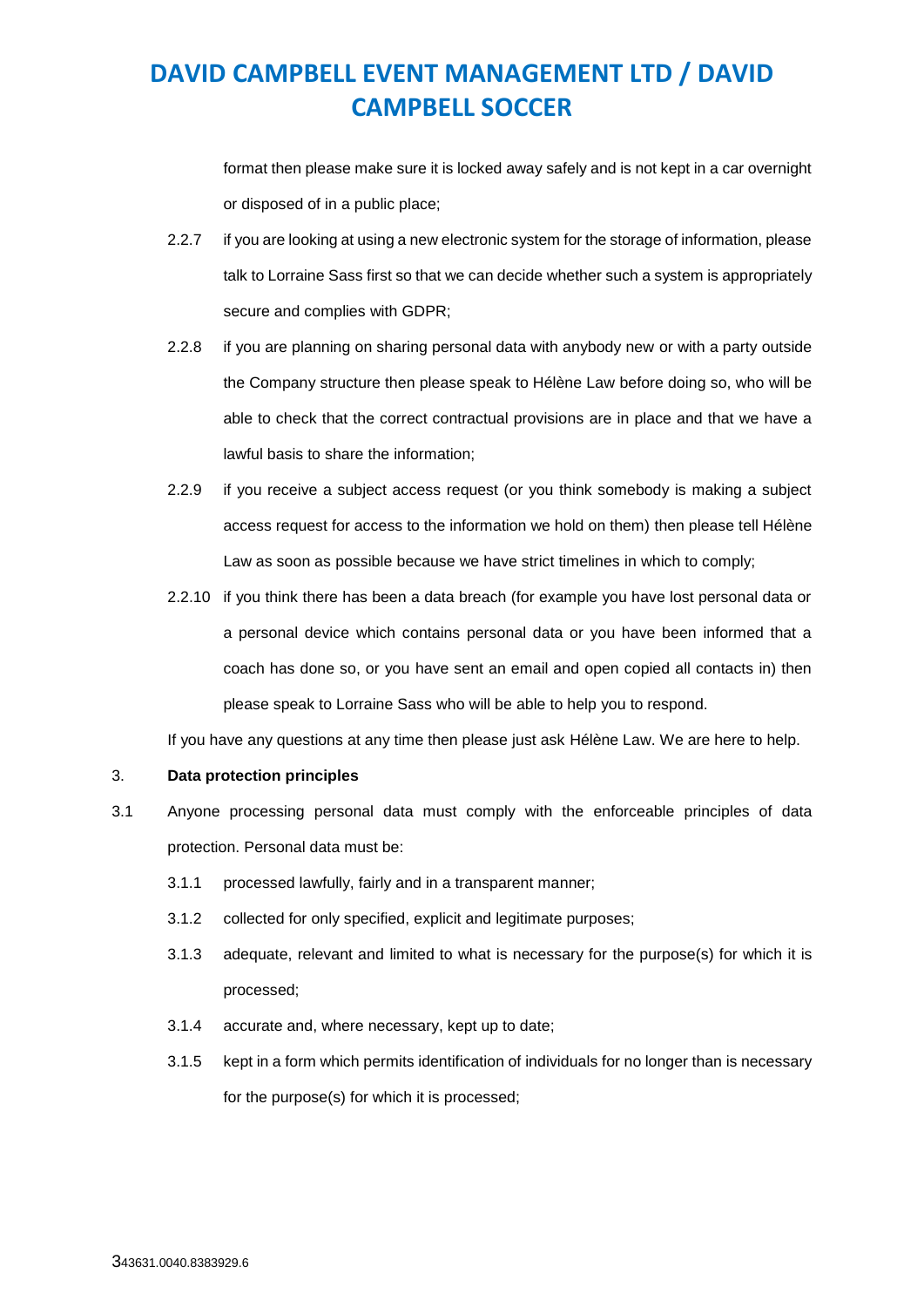- 3.1.6 processed in a manner that ensures its security by appropriate technical and organisational measures to protect against unauthorised or unlawful processing and against accidental loss, destruction or damage;
- 3.2 We are responsible for and must be able to demonstrate compliance with the data protection principles listed above.

### 4. **Fair and lawful processing**

- 4.1 This Policy aims to ensure that our data processing is done fairly and without adversely affecting the rights of the individual.
- 4.2 Lawful processing means data must be processed on one of the legal bases set out in the GDPR. When special category personal data is being processed, additional conditions must be met.

## 5. **Processing for limited purposes**

- 5.1 David Campbell Soccer and associated Companies collects and processes personal data. This is data we receive directly from an individual and data we may receive from other sources.
- 5.2 We will only process personal data for the purposes of the Company as instructed by the individual, or as specifically permitted by the GDPR. We will let individuals know what those purposes are when we first collect the data or as soon as possible thereafter.

## 6. **Consent**

- 6.1 One of the lawful bases on which we may be processing data is the individual's consent.
- 6.2 An individual consents to us processing their personal data if they clearly indicate specific and informed agreement, either by a statement or positive action.
- 6.3 Individuals must be easily able to withdraw their consent at any time and withdrawal must be promptly honoured. Consents should be refreshed every season.
- 6.4 Explicit consent is usually required for automated decision-making and for cross-border data transfers, and for processing special category personal data. Where children are involved then the consent must be in writing from parent/guardian
- 6.5 Where consent is our legal basis for processing, we will need to keep records of when and how this consent was captured.
- 6.6 Our Privacy Notice sets out the lawful bases on which we process data of our Employees, students and players.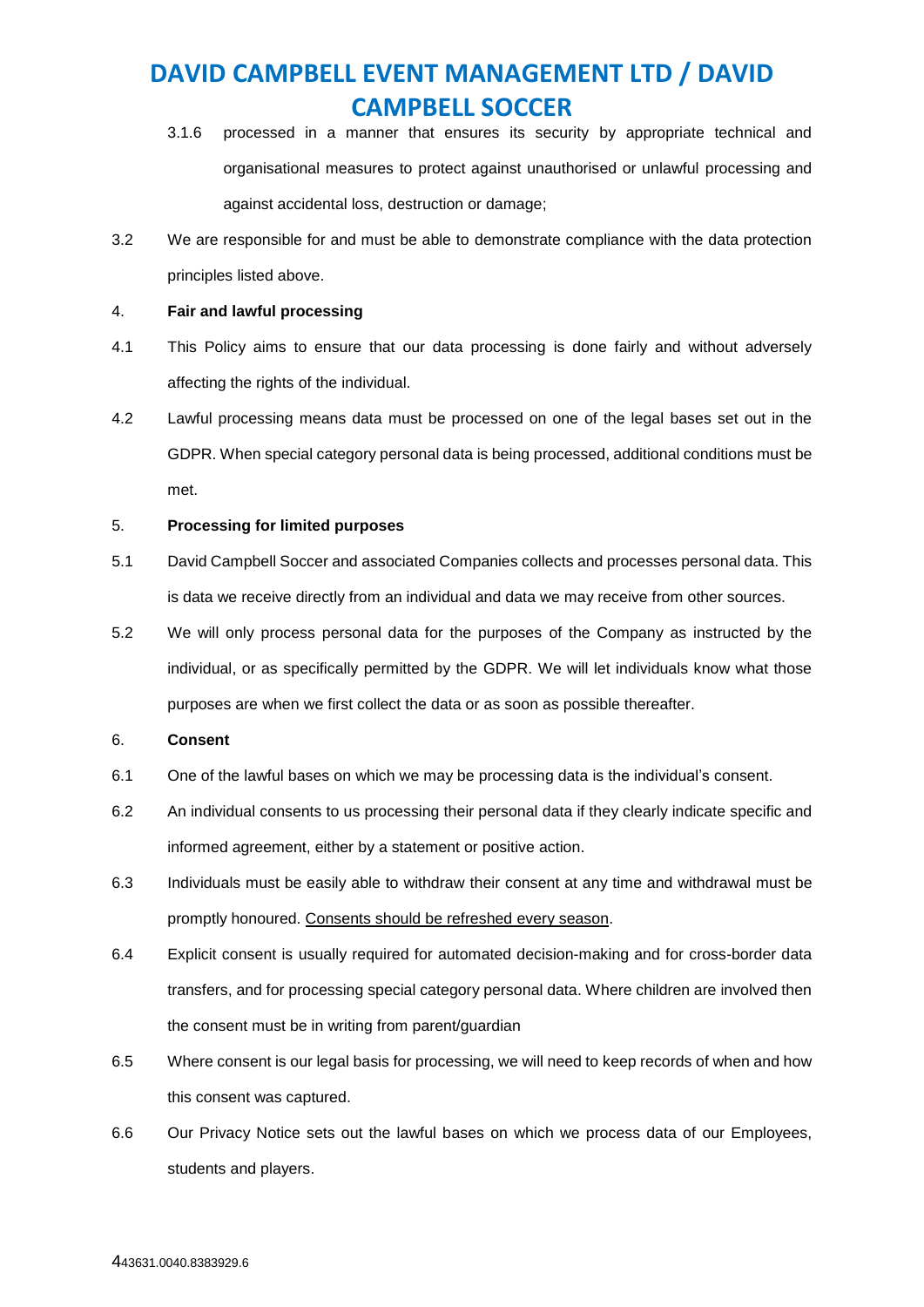### 7. **Notifying individuals**

- 7.1 Where we collect personal data directly from individuals, we will inform them about:
	- 7.1.1 the purpose(s) for which we intend to process that personal data;
	- 7.1.2 the legal basis on which we are processing that personal data;
	- 7.1.3 where that legal basis is a legitimate interest, what that legitimate interest is;
	- 7.1.4 where that legal basis is statutory or contractual, any possible consequences of failing to provide that personal data;
	- 7.1.5 the types of third parties, if any, with which we will share that personal data, including any international data transfers;
	- 7.1.6 their rights as data subjects, and how they can limit our use of their personal data;
	- 7.1.7 the period for which data will be stored and how that period is determined;
	- 7.1.8 any automated decision-making processing of that data and whether the data may be used for any further processing, and what that further processing is.
- 7.2 If we receive personal data about an individual from other sources, we will provide the above information as soon as possible and let them know the source we received their personal data from;
- 7.3 We will also inform those whose personal data we process that we, David Campbell Soccer, are the data controller in regard to that data, and which individual(s) in the Company are responsible for data protection.

## 8. **Adequate, relevant and non-excessive processing**

- 8.1 We will only collect personal data that is required for the specific purpose notified to the individual.
- 8.2 You may only process personal data if required to do so in your official capacity with Company. You cannot process personal data for any reason unrelated to your duties.
- 8.3 David Campbell Soccer must ensure that when personal data is no longer needed for specified purposes, it is deleted or anonymised.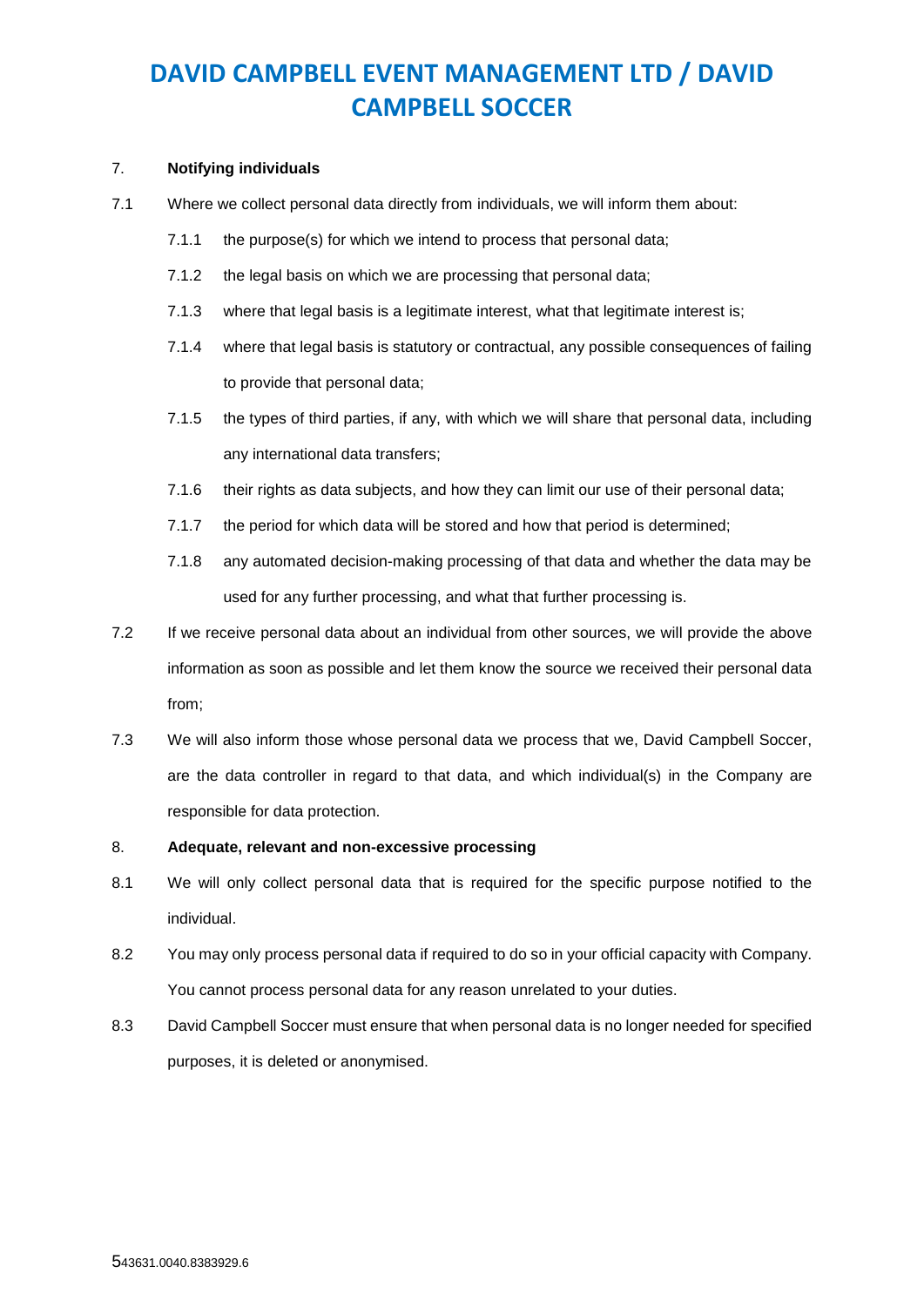### 9. **Accurate data**

We will ensure that personal data we hold is accurate and kept up to date. We will check the accuracy of any personal data at the point of collection and at the start of each season. We will take all reasonable steps to destroy or amend inaccurate or out-of-date data.

### 10. **Timely processing**

We will not keep personal data longer than is necessary for the purpose(s) for which they were collected. We will take all reasonable steps to destroy or delete data which is no longer required, as per our Privacy Notice.

## 11. **Processing in line with data subjects' rights**

- 11.1 As data subjects, all individuals have the right to:
	- 11.1.1 be informed of what personal data is being processed;
	- 11.1.2 request access to any data held about them by a data controller;
	- 11.1.3 object to processing of their data for direct-marketing purposes (including profiling);
	- 11.1.4 ask to have inaccurate or incomplete data rectified;
	- 11.1.5 be forgotten (deletion or removal of personal data);
	- 11.1.6 restrict processing;
	- 11.1.7 data portability; and
	- 11.1.8 not be subject to a decision which is based on automated processing.
- 11.2 David Campbell Soccer is aware that not all individuals' rights are absolute, and any requests regarding the above should be immediately reported to the committee, and if applicable escalated to the Chairman for guidance.

## 12. **Data security**

- 12.1 We will take appropriate security measures against unlawful or unauthorised processing of personal data, and against the accidental loss of, or damage to, personal data.
- 12.2 We have proportionate procedures and technology to maintain the security of all personal data.
- 12.3 Personal data will only be transferred to another party to process on our behalf (a **data processor**) where we have a GDPR-compliant written contract in place with that data processor.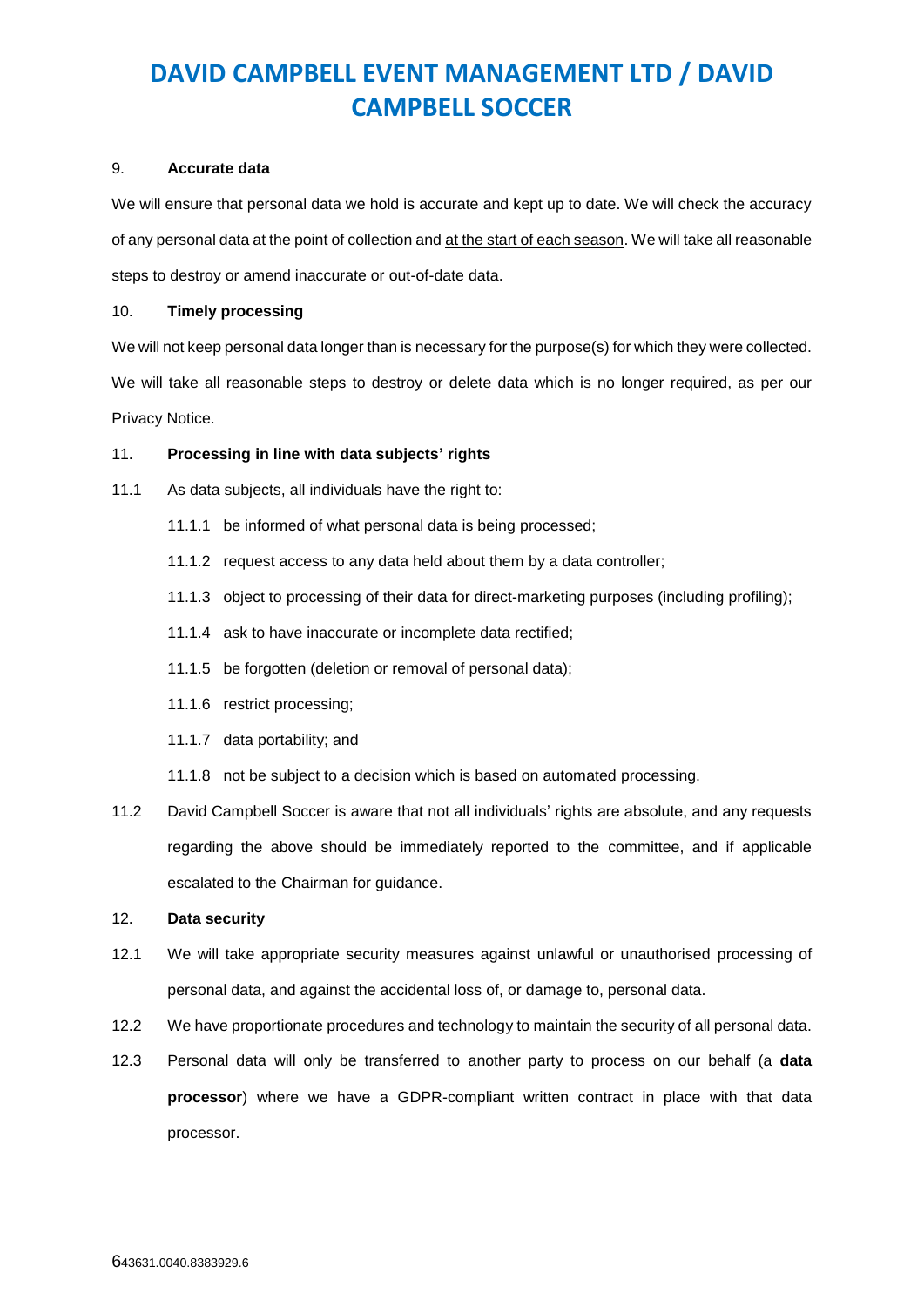- 12.4 We will maintain data security by protecting the confidentiality, integrity and availability of the personal data.
- 12.5 Our security procedures include:
	- 12.5.1 **Entry controls.** Any stranger seen in entry-controlled areas should be reported.
	- 12.5.2 **Secure desks, cabinets and cupboards.** Desks and cupboards should be locked if they hold personal data.
	- 12.5.3 **Methods of disposal.** Paper documents should be shredded. Digital storage devices should be physically destroyed.
	- 12.5.4 **Equipment.** Screens and monitors must not show personal data to passers-by, and should be locked when unattended. Excel spreadsheets will be password protected.
	- 12.5.5 **Personal Devices.** Anyone accessing or processing the Company's personal data on their own device, must have and operate a password only access or similar lock function, and should have appropriate anti-virus protection. These devices must have the Company's personal data removed prior to being replaced by a new device or prior to such individual ceasing to work with or support David Campbell Soccer.

### 13. **Disclosure and sharing of personal information**

- 13.1 We share personal data with The FA, and with applicable leagues using Whole Game System.
- 13.2 We may share personal data with third parties or suppliers for the services they provide, and instruct them to process our personal data on our behalf as data processors. Where we share data with third parties, we will ensure we have a compliant written contract in place incorporating the minimum data processer terms as set out in the GDPR, which may be in the form of a supplier's terms of service.
- 13.3 We may share personal data we hold if we are under a duty to disclose or share an individual's personal data in order to comply with any legal obligation, or in order to enforce or apply any contract with the individual or other agreements; or to protect our rights, property, or safety of our employees, players, other individuals associated with David Campbell Soccer or others.

### 14. **Transferring personal data to a country outside the EEA**

We may transfer any personal data we hold to a country outside the European Economic Area (**EEA**), provided that one of the appropriate safeguards applies.